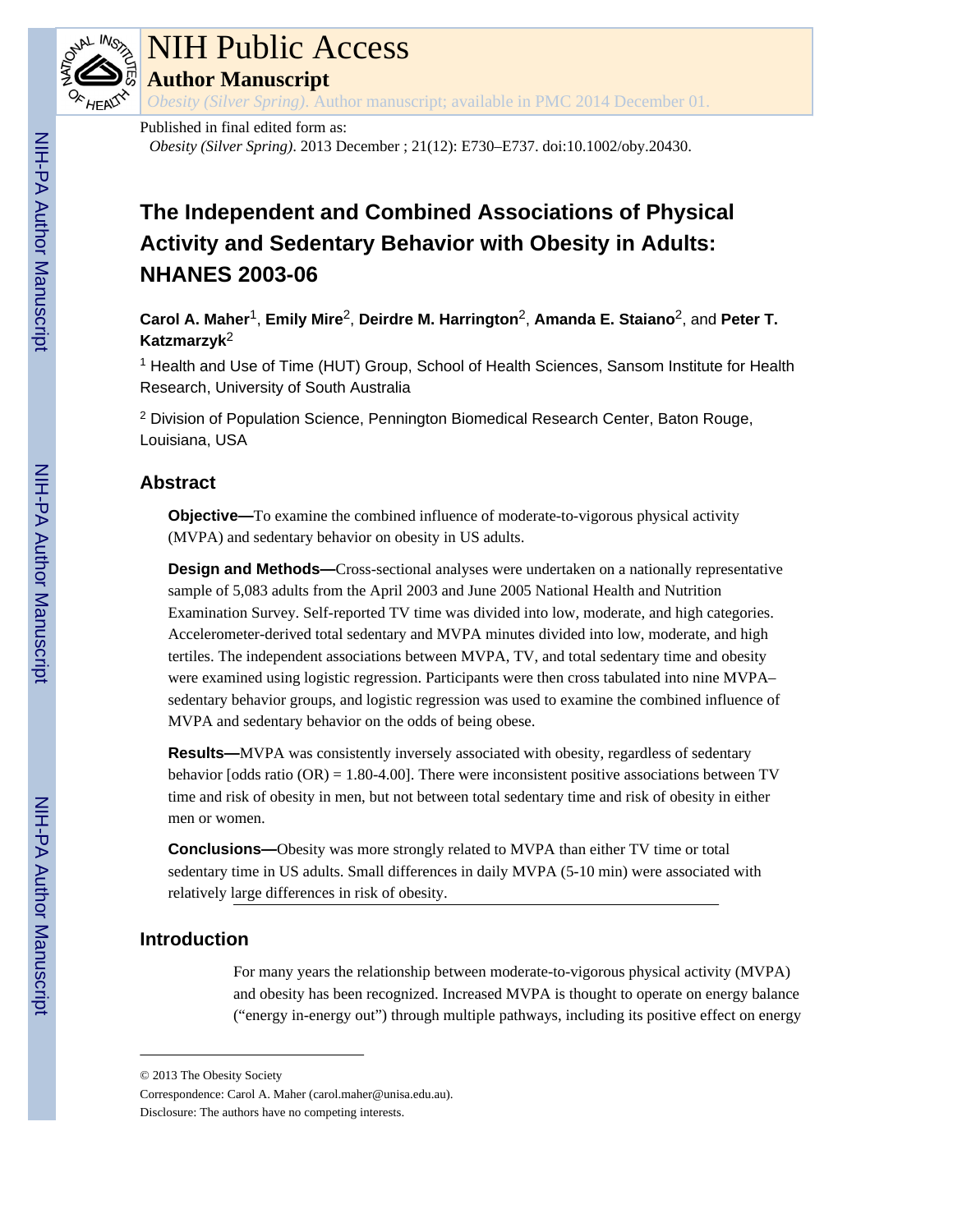Maher et al. Page 2

expenditure (1) and a possible suppressive effect on appetite (2). In addition, some studies have suggested that MVPA has a positive influence on basal metabolic rate (3).

Time spent watching television (TV) has often been scrutinized to examine the link between sedentary behaviors and obesity. It is often postulated that TV time may impact weight status via simple displacement of MVPA (4), and indirectly, via altered energy intake. For example, TV viewing has been associated with snacking behavior (5) and fast-food consumption (6). However, these links are tenuous—a recent systematic review identified six large-scale prospective studies examining the relationship between TV time and BMI/ weight status, of which two studies showed a relationship, one study reported mixed findings, and three studies found no relationship (7).

Time spent watching TV has often been used as a proxy of sedentary behavior more generally (7). However, research examining this assumption has shown that TV time and total sedentary time are actually only weakly correlated, suggesting that measurement of overall sedentary time is also important (8).

In recent years increasing attention has been paid to the detrimental effects of overall sedentary behavior. Numerous studies have linked sedentary time with adverse health outcomes, including excess adiposity (9-11). The persistence of these relationship, even when analyses have accounted for MVPA, suggests that sedentary behavior may not simply be a lack of MVPA, but rather has unique negative physiological and health effects (12). The mechanisms underpinning these are currently debatable, but it is thought, for example, that postural stasis may trigger a chain of unhealthy molecular sequelae impacting physiological outcomes (13). Interestingly, Ekelund et al.'s (14) longitudinal study of 393 adults suggested reverse causation may in fact be occurring, with baseline BMI able to predict sedentary behavior 5.6 years later, but baseline sedentary behavior unrelated to BMI at follow up.

There is limited information comparing the relative influence of MVPA and sedentary behavior on adult obesity status. Studies to date which have examined both factors have been limited by use of nonrepresentative samples (e.g., male health professionals (15) and female nurses (16)), reliance on self-reported measures (15-18), and focus on fragments of daily activity (15-18) such as leisure time activity participation, rather than capturing total daily activity patterns. To our knowledge, only one study has examined the independent associations between objectively measured daily MVPA and sedentary behavior and adiposity. This study, conducted by Healy et al. (19), examined 169 Australian adults, and found that both low MVPA and high sedentary time were associated with higher waist circumference when examined separately, but that only sedentary time was associated with waist circumference once analyses were adjusted to account for the contrasting behavior. It is unclear whether these findings are representative of the wider adult population.

Little is known about the influence of MVPA and sedentary behaviors in combination on adult obesity. Liao et al. (20) examined weight status, MVPA and screen time in 2,832 Japanese adults and found that failure to meet physical activity and screen time guidelines was associated with an increased risk of being overweight (odds ratio  $= 1.50$ ) in men but not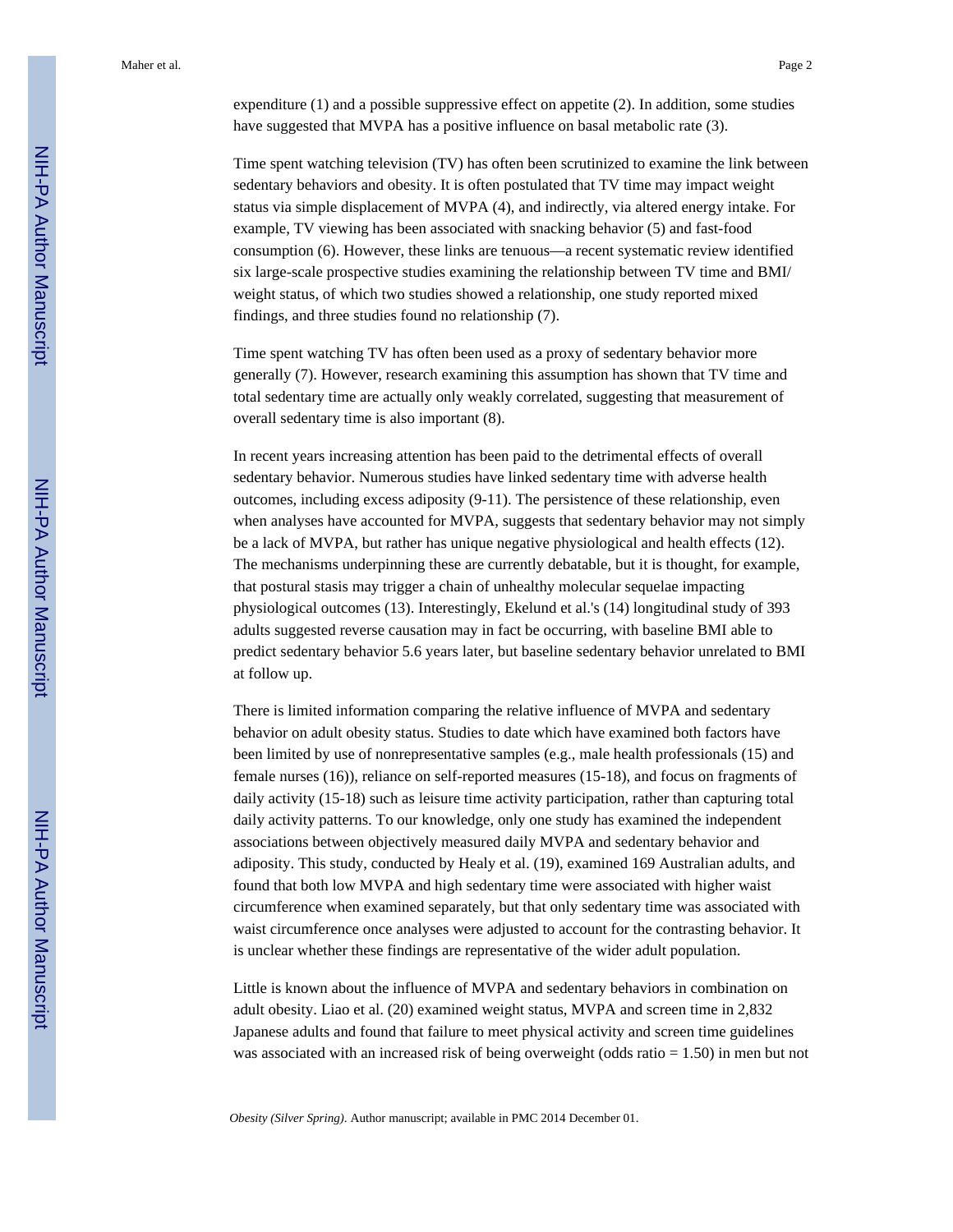in women. However, the study relied on self-reported weight and behavior data and only scrutinized screen time without considering sedentary behavior more broadly. Furthermore, the relevance of its findings to Western countries is unclear given the cultural and biological differences between Japan and Western countries [e.g., the prevalence of obesity and overweight in Japan are ~3 and 20%, respectively, versus 34 and 33% in the United States (21)].

Therefore, this current analysis aimed to examine the separate, independent and combined associations of MVPA and sedentary behavior and obesity status in a large representative sample of US adults aged 20 years and older who took part in the April 2003 and June 2005 National Health and Nutrition Examination Survey (NHANES) surveys. Given that screen time and total sedentary time are not equivalent, analyses were conducted using both measures of sedentary behavior.

## **Methods and Procedures**

## **Design and participants**

NHANES is a large cross-sectional study, which uses a complex, multistage probability design to obtain a representative sample of the USA civilian noninstitutionalized population. Participants were visited in their homes and completed an interviewer-administered questionnaire. In addition, a subsample attended a specifically designed Mobile Examination Center to undertake a physical examination. The National Center for Health Statistics Ethics Review Board approved the protocols. Full details of the methods can be found at [http://](http://www.cdc.gov/nchs/nhanes.htm) [www.cdc.gov/nchs/nhanes.htm](http://www.cdc.gov/nchs/nhanes.htm).

Of the 10,020 individuals aged ≥20 years who participated in the NHANES April 2003 and June 2005 waves, 5,546 had valid accelerometer data. Of these, 261 pregnant women were excluded, as well as 202 participants who had missing values for key outcomes and continuous covariates. Thus the total sample included herein was  $n = 5,083$ .

## **Accelerometry**

In April 2003 and June 2005, the NHANES protocol asked all ambulatory participants to wear an Actigraph 7164 accelerometer (Actigraph, LLC, Fort Walton Beach, FL) on their right hip during waking hours (except water activities) for 7 consecutive days. Full details of the NHANES accelerometry protocol have been published elsewhere (22).

An automated program available from the National Cancer Institute website was used to carry out quality control procedures, derive wear time, and summarize minute-by-minute data [\(http://riskfactor.cancer.gov/tools/nhanes\\_pam/create.html](http://riskfactor.cancer.gov/tools/nhanes_pam/create.html)). Specifically, nonwear time was defined on the basis of 60 consecutive minutes of 0 counts per minute (cpm), with allowance for up to 2 min of  $\langle 100 \text{ cpm}$ , similar to Healy et al. (9). The data were censored so that intensity counts 20,000 in a single minute were considered invalid. The average of the valid intensity counts immediately before and after such invalid minute(s) were imputed to replace the invalid minute(s). If the last minute of the day was invalid, then the last valid minute was used. Days with at least 10 h wear time were considered valid. Because we were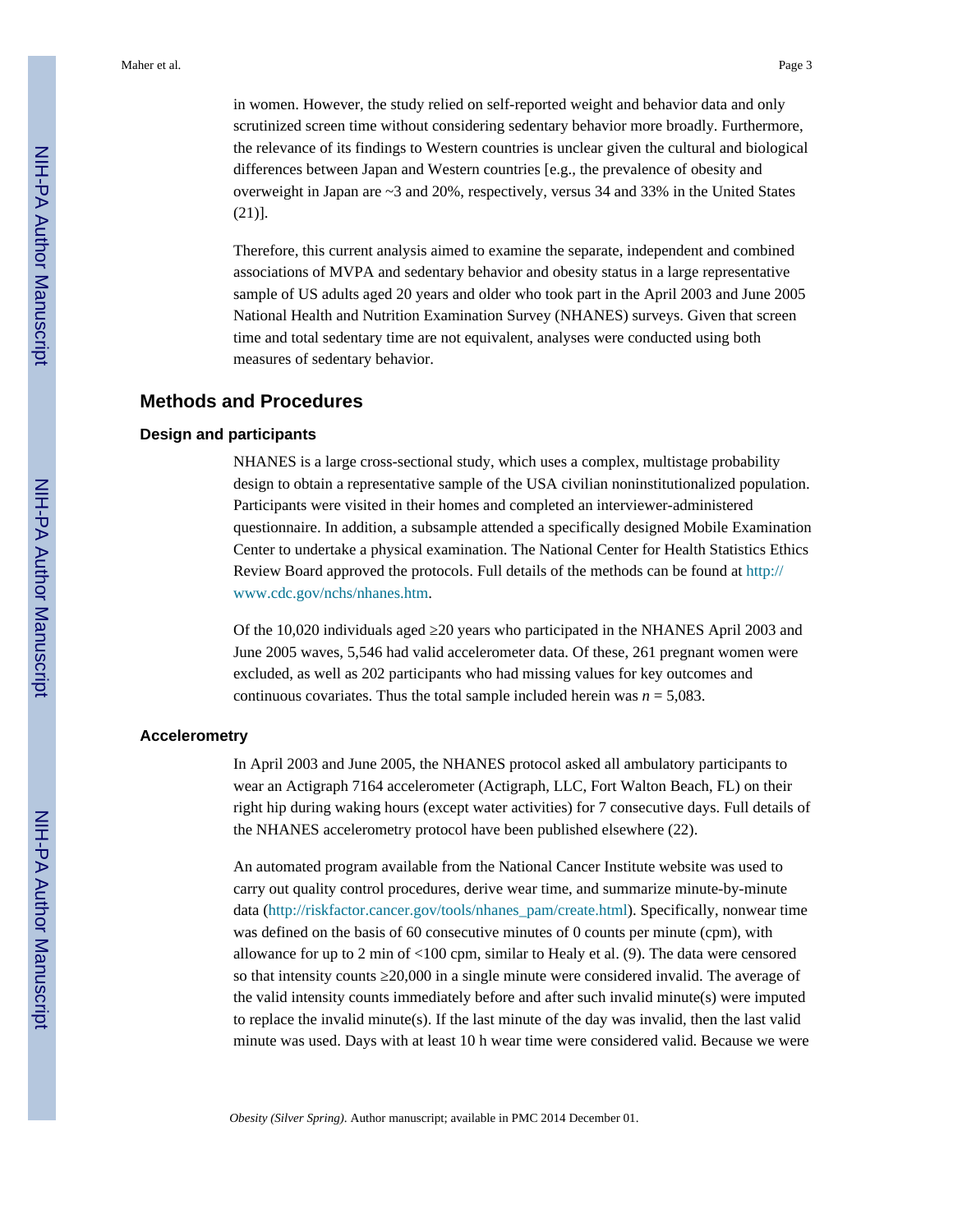interested in behavior patterns, only participants with at least four valid days, including at least 1 valid weekend day, were included in the current analyses.

For each participant, MVPA time was calculated as the mean number of daily minutes 2 020 counts per minute (23). Mean daily sedentary time was calculated as the average of the number of valid minutes per day < 100 counts per minute as used in past NHANES analysis (24).

## **Self-reported TV time**

The amount of time spent watching TV or videos on a typical day in the last 30 days was measured by self-report in the household interview questionnaire. This item has been shown to have fair test–retest reliability (ICC =  $0.32$ ) when measured over a 16 day period (25), though its validity does not appear to have been scrutinized (26). Response categories were none,  $<1$ , 1, 2, 3, 4, and 5 h.

## **Height and weight**

Participants' height and weight were measured by trained health technicians during the physical examination using standardized procedures (27). BMI was calculated from height and weight (kg m<sup>-2</sup>), and participants were categorized as obese ( $30 \text{ kg m}^{-2}$ ), and not obese <30 kg m<sup>-2</sup>) according to National Institutes of Health (NIH) guidelines (28).

#### **Covariates**

Age in years was recorded at the time of the screening interview. Socio-demographic variables were recorded in the household questionnaires. Ethnicity was categorized as Mexican American, Other Hispanic, Non-Hispanic White, Non-Hispanic Black and Other (including mixed ethnicities). Household income was grouped into 13 categories (\$0 to \$ 4,999, \$5,000 to \$9,999, \$10,000 to \$14,999, \$15,000 to \$19,999, \$20,000 to \$24,999, \$25,000 to \$34,999, \$35,000 to \$44,999, \$45,000 to \$54,999, \$55,000 to \$64,999, \$65,000 to \$74,999, \$75,000, "over \$20,000," "under \$20,000" and missing). Highest educational level attained was collapsed into the following categories: "less than 9th grade," "9th to 12th grade with no high school diploma," "high school diploma or equivalent," "post high school" and "college graduate or higher."

Smoking status was categorized on the basis of serum-cotinine levels as nonsmoker (<10 ng dL <sup>-1</sup>), light (10 to <100 ng dL <sup>-1</sup>), moderate (100 to <300 ng dL <sup>-1</sup>), and heavy (–300 ng  $dL^{-1}$ ). Participants completed two 24 h diet recalls, which were coupled with US Department of Agriculture food composition data to determine mean daily total energy intake (kcal) and mean saturated fat as a percentage of total energy intake. Mean daily alcohol intake was collapsed into sex-specific categories on the basis of US dietary guidelines: none, light (men < 28 g day <sup>-1</sup>; women < 14 g day <sup>-1</sup>), moderate (men 28 to < 56 g day <sup>-1</sup>; women 14 to < 28 g day <sup>-1</sup>), and heavy (men 56 g day <sup>-1</sup>; women 28 g day <sup>-1</sup>). To retain the maximum number of participants in analyses, missing categorical data were recoded into "missing" categories.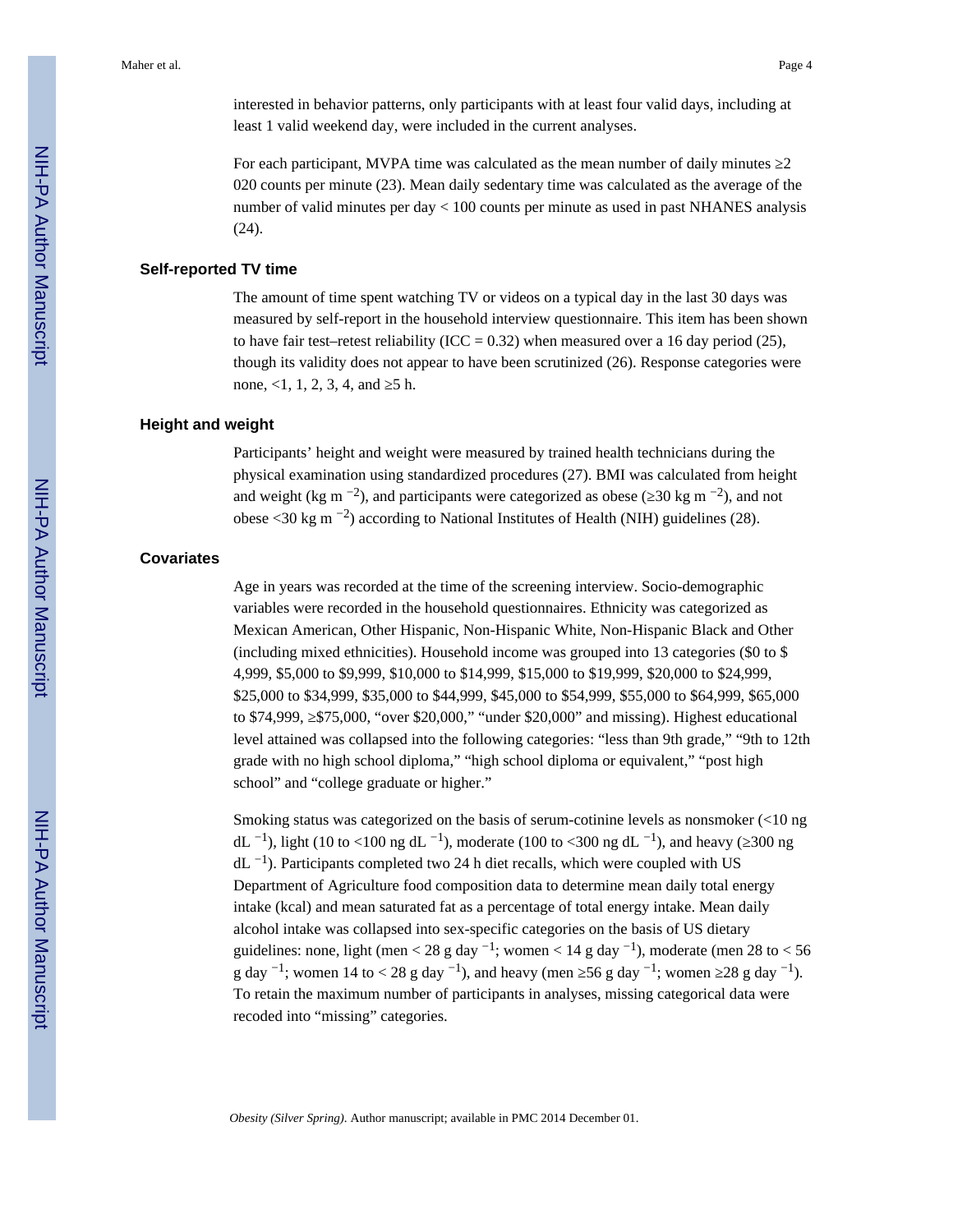#### **Statistical analyses**

To obtain population-representative findings, analyses were conducted using SAS version 9.2 (SAS Institute, Cary, NC) using sample weights for the combined 2003/4 and 2005/6 NHANES cycles which account for the complex survey design (including oversampling), survey non-response, and poststratification. Analyses were stratified by sex, on the basis that interactions between sex and the three exposures (MVPA, total sedentary time and TV time) in their association with obesity were significant or borderline significant  $(P = 0.01$  for MVPA  $\times$  sex,  $P = 0.11$  for sedentary  $\times$  sex, and  $P = 0.12$  for TV  $\times$  sex). Because MVPA and total sedentary time were=related to age in this sample (MVPA minutes and age: Spearman's rho  $= -0.56$ ; accelerometer sedentary minutes and age: rho  $= 0.30$ ), these variables were adjusted for age by regressing daily minutes of MVPA and total sedentary time against age. The residuals were used in subsequent analyses and represented age-adjusted MVPA and age-adjusted total sedentary time. This was not done for TV time, which was a categorical variable and was only weakly related to age (rho  $= 0.19$ ).

Participants' age-adjusted MVPA and age-adjusted total sedentary time were divided into sex-specific low, moderate and high tertiles for age-adjusted MVPA and age-adjusted total sedentary time. Because of the categorical classification of TV time, three approximately equal groups were created such that the low group watched 1 h, the moderate watched exactly 2 h and the high watched  $\overline{3}$  h of TV per day. Logistic regression was used to calculate the odds ratios for being obese, for each group of behaviors separately (MVPA, TV time and total sedentary time). The associations between sedentary behaviors and MVPA and obesity were then determined using stratified logistic regression analyses (i.e., the analyses examining the relationship between MVPA and weight status were undertaken separately within low, moderate and high sedentary behavior groups, and the analyses examining the relationships between sedentary behaviors and weight status were undertaken separately within low, moderate and high MVPA groups).

Each participant was then allocated to one of nine categories of low, moderate or high MVPA combined with low, moderate, or high total sedentary time. The high MVPA low total sedentary time group was used as the reference category to examine their combined influence on obesity using logistic regression, and the results are displayed graphically. Finally, to determine the independent effects of MVPA and sedentary behaviors on odds of obesity, both behaviors were included in the same model and significance is reported in Figure 1.

For all regression analyses, ethnicity, household income, educational attainment, smoking status and dietary variables (average daily energy intake, saturated fat as a percentage of total energy, and alcohol intake) were used as covariates, since obesity status is known to covary with each of these variables. Participants with missing categorical covariate data were retained in analyses; however sensitivity analyses in which analyses were repeated with such participants excluded, showed that the results were unchanged (analyses not shown). Interactions between MVPA and TV viewing, and between MVPA and sedentary time in their associations with obesity were examined, however they were not significant (*P*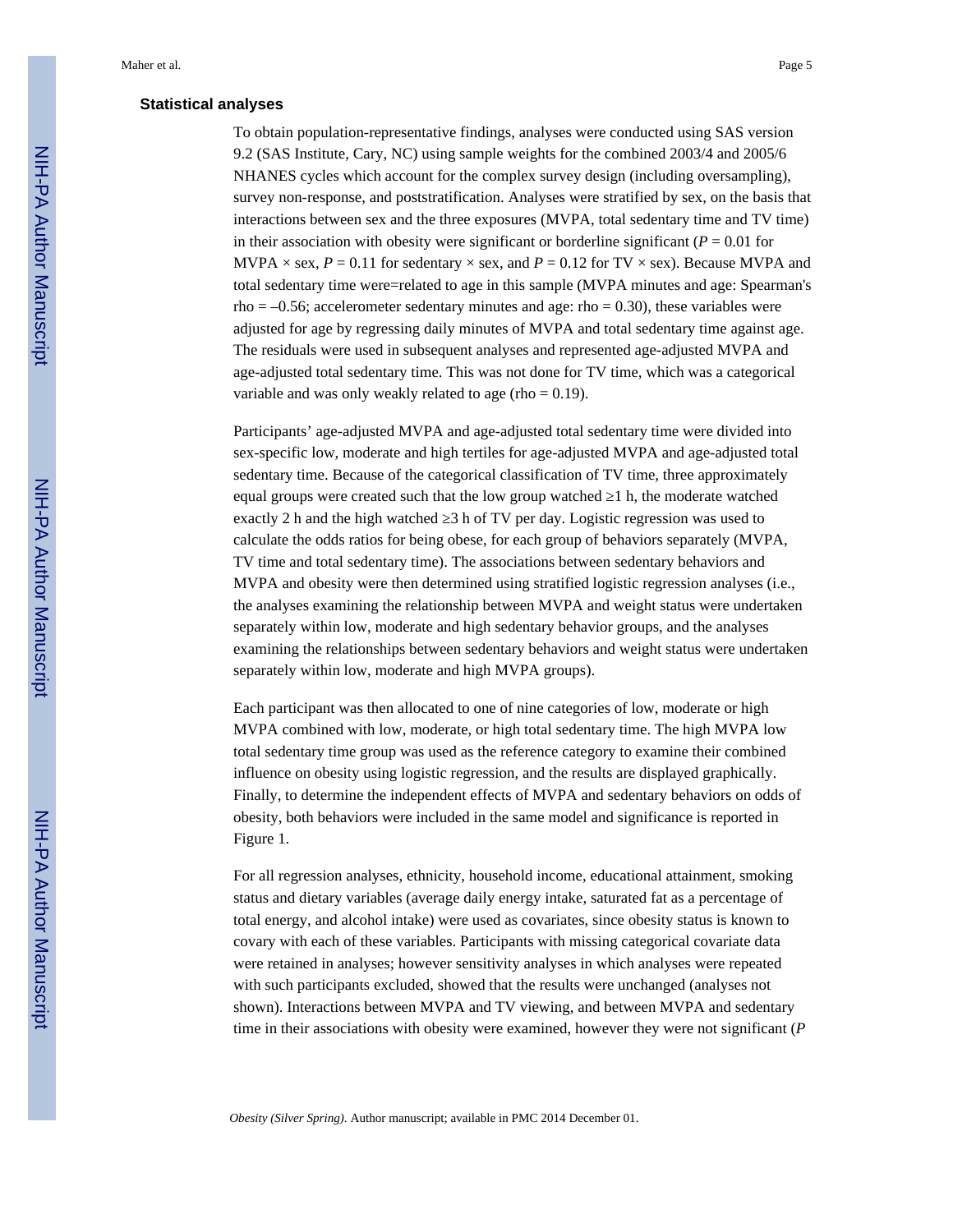$> 0.4$ ), therefore behavior interaction terms were not included in the models. Alpha was set

## **Results**

at 0.05.

A total of 5,083 NHANES participants met the inclusion criteria and were included in these analyses. Key sociodemographic and behavioral characteristics of the participants are reported in Table 1. For women and men, 32 and 31%, respectively were obese.

The separate associations of MVPA, TV time and total sedentary time with obesity status were examined using population-weighted logistic regression (adjusted for accelerometer wear time, age, education, income, ethnicity, energy intake, saturated fat as a percentage of total energy intake, alcohol intake and smoking status) as shown in Table 2. A graded association between decreasing MVPA and increasing risk of obesity was seen in both men and women (OR 1.62 to 2.84). Similarly, there was a consistent pattern for increasing TV time to be associated with increasing risk of obesity (OR 1.37 to 1.56) with the exception of the women's moderate TV time group. However, risk of obesity was unrelated to accelerometer measured total sedentary time.

The stratified associations of MVPA, TV time, and total sedentary time with obesity were then examined using logistic regression. Again, analyses were adjusted for sociodemographic and behavioral variables (accelerometer wear time, age, education, income, ethnicity, energy intake, saturated fat as a percentage of total energy intake, alcohol intake and smoking status). Complete results for these analyses are shown in Tables 3 and 4.

Higher TV time (stratified by MVPA) was sometimes, but not always, associated with increased risk of obesity in men (OR 1.71 to 2.12; Table 3). In women, TV time was not associated with risk of obesity once analyses were stratified by MVPA. In contrast, MVPA (stratified by TV time) was associated with the risk of obesity in men and women. In men, low MVPA was associated with increased risk of obesity (OR 2.19 to 3.36). In women, those who obtained either moderate or low levels of MVPA had increased risk of obesity (OR 1.80 to 2.47 and OR 2.48 to 3.67 for moderate and low MVPA, respectively) compared with the high MPVA tertile.

Table 4 shows that after stratification by MVPA, total sedentary time continued to have no association with risk of obesity in men or women. In contrast, MVPA (stratified by total sedentary time) was associated with increased risk of obesity. In men, low MVPA was consistently associated with increased risk of obesity (OR 2.82 to 3.28), and moderate MVPA was associated with risk of obesity. In women, both moderate and low MVPA was associated with increased risk of obesity (OR 1.37 to 2.55 for moderate MVPA and OR 2.39 to 4.00 for low MVPA).

The results for the logistic regression analyses examining the risk of obesity for combined MVPA and sedentary behaviors are depicted in Figure 1 (combined MVPA/TV time shown in top panels, and combined MVPA/total sedentary time shown in bottom panels). While the independent associations between TV time and risk of obesity were inconsistent in men and nonexistent in women (Table 3), when TV patterns were combined with MVPA behaviors, it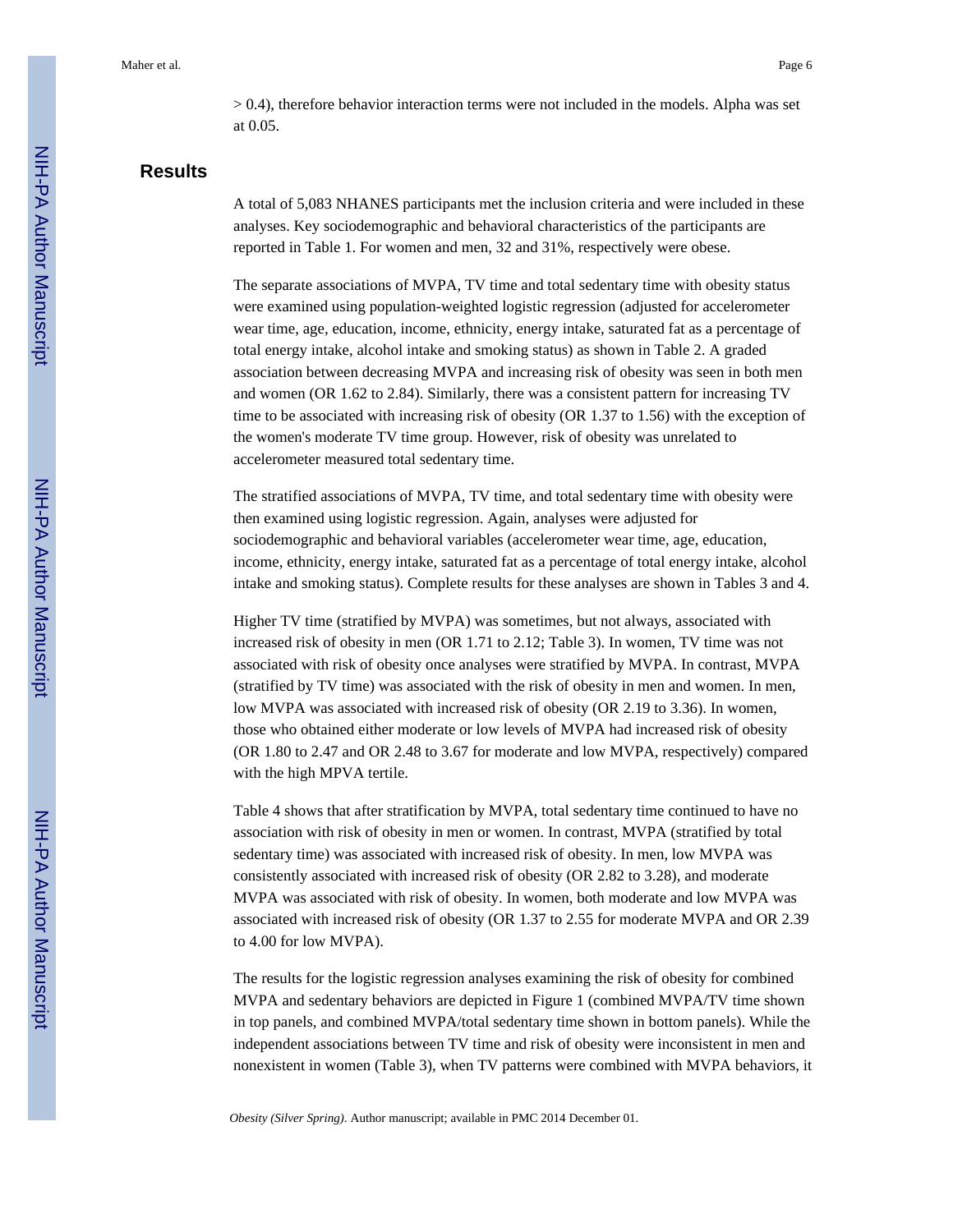appears they acted synergistically to increase the risk of obesity. For example, the OR for risk of obesity were 3.42 and 3.99 for women and men respectively when low MVPA was combined with high TV time, which was higher than the odds ratios for either of these behaviors when examined independently. In contrast, there was little evidence of interplay between MVPA and total sedentary time on risk of obesity when these behaviors were examined in combination. As can be seen from the bottom panel of Figure 1, changes in the risk of obesity were due to differences in MVPA, with risk relatively "flat" across sedentary tertiles.

## **Discussion**

This study employed an analytical approach that provides insight into two commonly recognized risk factors for adult obesity—physical activity and sedentary behavior. Low MVPA was consistently associated with higher risk of obesity, regardless of TV time or total sedentary behavior. The relationships between obesity status and sedentary behavior varied depending on how sedentary behavior was operationalized: there was an inconsistent pattern for risk of obesity to be greater with higher TV time in men but not in women. However, sedentary behavior defined on the basis of accelerometer sedentary minutes was not associated with obesity. When low MVPA was combined with high TV time, risk of obesity was heightened compared with risk of obesity associated with low MVPA or high TV time alone.

In contrast to our expectations at the outset of the study, total sedentary time was not associated with increased risk of obesity. This finding is inconsistent with two studies undertaken by Healy et al. (9,19) which found significant positive associations between sedentary time and waist circumference. Interestingly, the same sample (NHANES 2003-06) was used in the current study and in Healy et al. (9). Thus, it seems likely that difference in findings between studies was due to the different measures of adiposity examined (obesity status based on BMI in the current study versus waist circumference in Healy et al.'s studies). Alternatively, we considered whether the difference in findings relating to total sedentary time were due to differences in data handling: in the current study a cutoff was used to detect excess adiposity (30 kg m  $^{-2}$ ) whereas in Healy's studies waist circumference was used as a continuous variable, which one might expect to be more sensitive in analyses. Accordingly, we re-examined the association between total sedentary time and BMI in our study sample, and found a low, but statistically significant correlation between BMI and sedentary time in women (Pearson's  $r = 0.07$ ) but not in men (Pearson's  $r = 0.03$ ,  $P > 0.05$ ). The clinical significance of such a correlation is questionable, given that it infers that less than half of 1% of variability  $(0.07<sup>2</sup>)$  in BMI could be explained by sedentary time.

A positive association between TV time and risk of obesity was identified in this study, which is consistent with previous studies (15-18). An advantage of the NHANES dataset is that eating behaviors are captured, thus we were able to control the analyses for total energy intake, saturated fat as a per cent of total energy intake and alcohol intake, which may have otherwise confounded analyses, given that snacking and alcohol consumption can co-occur with TV viewing (5). The presence of a relationship between TV time and risk of obesity (albeit inconsistent), independent of dietary factors, suggests that a portion of the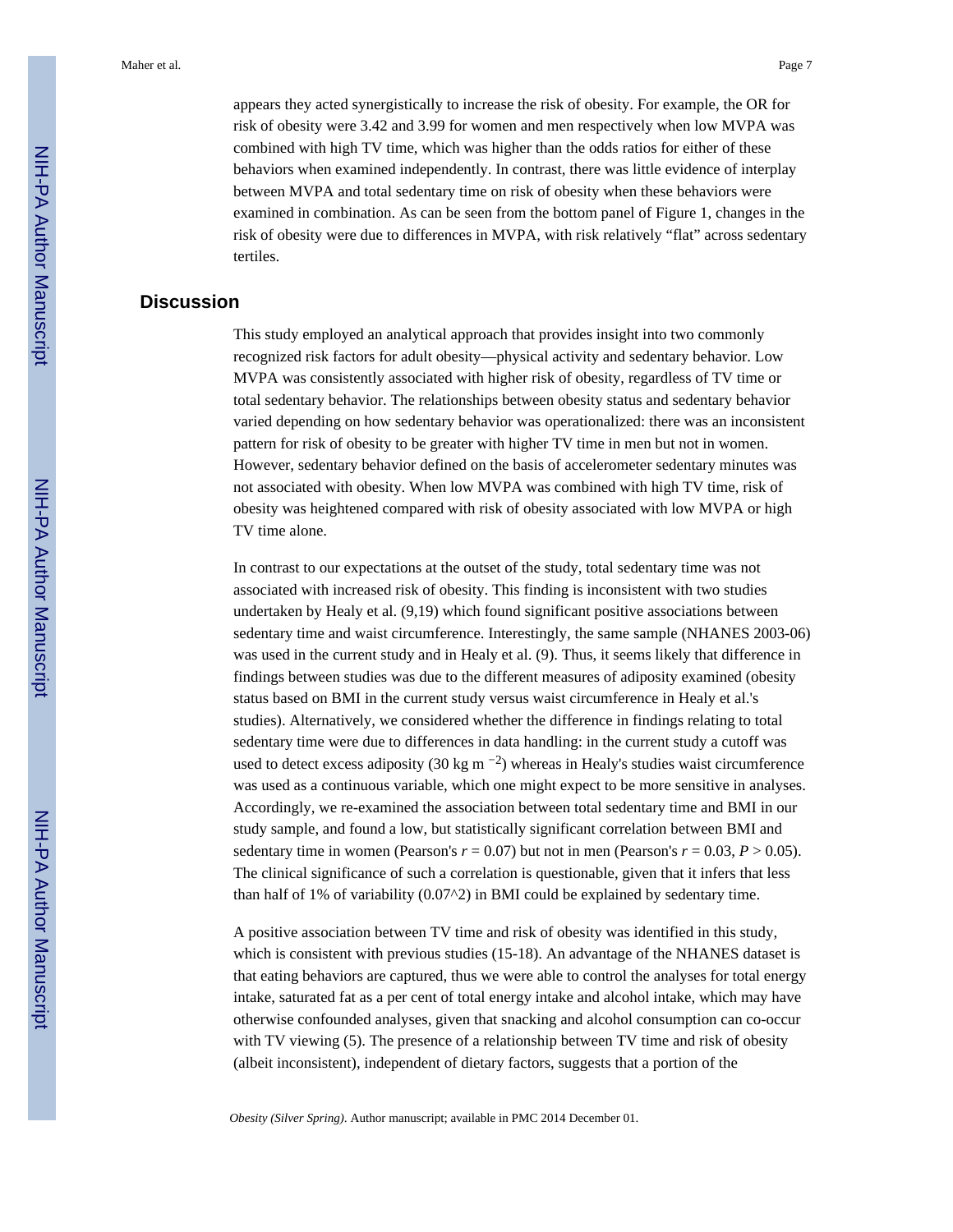relationship between obesity and TV time is due to factors other than eating behavior. It appears on a small degree of displacement occurred in this sample, given the weak inverse relationship between TV time and MVPA minutes (rho  $= -0.17$  men; rho  $= -0.20$  women).

Across sexes, the risk of obesity associated with MVPA, TV time and sedentary behaviors was generally quite consistent. In some analyses (e.g., see Table 3) there was a pattern for increased risk of obesity to be associated with both low and moderate MVPA in women, and only low MVPA in men. It is possible that this is due to men's overall higher MVPA levels, i.e., the physical activity level of the men's low MVPA tertile was actually comparable to that of the moderate MVPA women's tertile (11.8 and 9.9 mean daily minutes, respectively). Thus it appears possible that MVPA in the vicinity of men's moderate MVPA tertile (20.4 min day  $^{-1}$ ) may be protective against obesity. This is broadly consistent with the American College of Sports Medicine and the American Health Association physical activity guidelines, which equate to 150 min of MVPA per week to help prevent unhealthy weight gain (1).

That total sedentary time and risk of obesity were unrelated, yet TV time and risk of obesity were related, was surprising. Total sedentary time would be largely inclusive of TV time, thus the fact that there was a negative association between weight status and TV time, but not between weight status and total sedentary time, suggests that some non-TV components of sedentary time may in fact have a beneficial relationship with weight status. There is currently an upsurge in research investigating the health effects of sedentary behavior, so in time such work should shed light on the nuanced relationships found in this study. Certainly, differing associations between various types of sedentary behaviors and health outcomes have been reported in other studies, for example, Bertrais et al.'s (29) study of 3,834 French adults found that increased risk of metabolic syndrome was significantly associated with screen-based sedentary time, but not time spent reading.

It seems possible that socioeconomic factors may be complicating the relationship between sedentary time and obesity. On one hand, higher SES has been linked to a lower prevalence of obesity in US women, and UK men and women (30,31). Yet, on the other hand, higher socioeconomic status occupations are associated with increased sitting time (32), which one might expect would increase the risk of obesity. Thus it is possible that these factors may be interacting to wash out the relationship between total sedentary time and obesity. However, this seems unlikely given the very large sample on which analyses were based, and that our analyses were adjusted for a range of recognized potential confounders, including markers of socioeconomic status and occupation (household income and educational attainment).

A strength of the current study was the large, nationally representative dataset. Physical activity and total sedentary time were measured objectively using accelerometers. The comprehensive nature of the NHANES dataset allowed us to statistically control for numerous covariates, including ethnicity, socioeconomic status, and diet (including saturated fat and alcohol intake), which if not included, may have confounded results. Limitations of the study should also be acknowledged. The study is cross-sectional, therefore it is not possible to discern whether differences in activity patterns are the cause or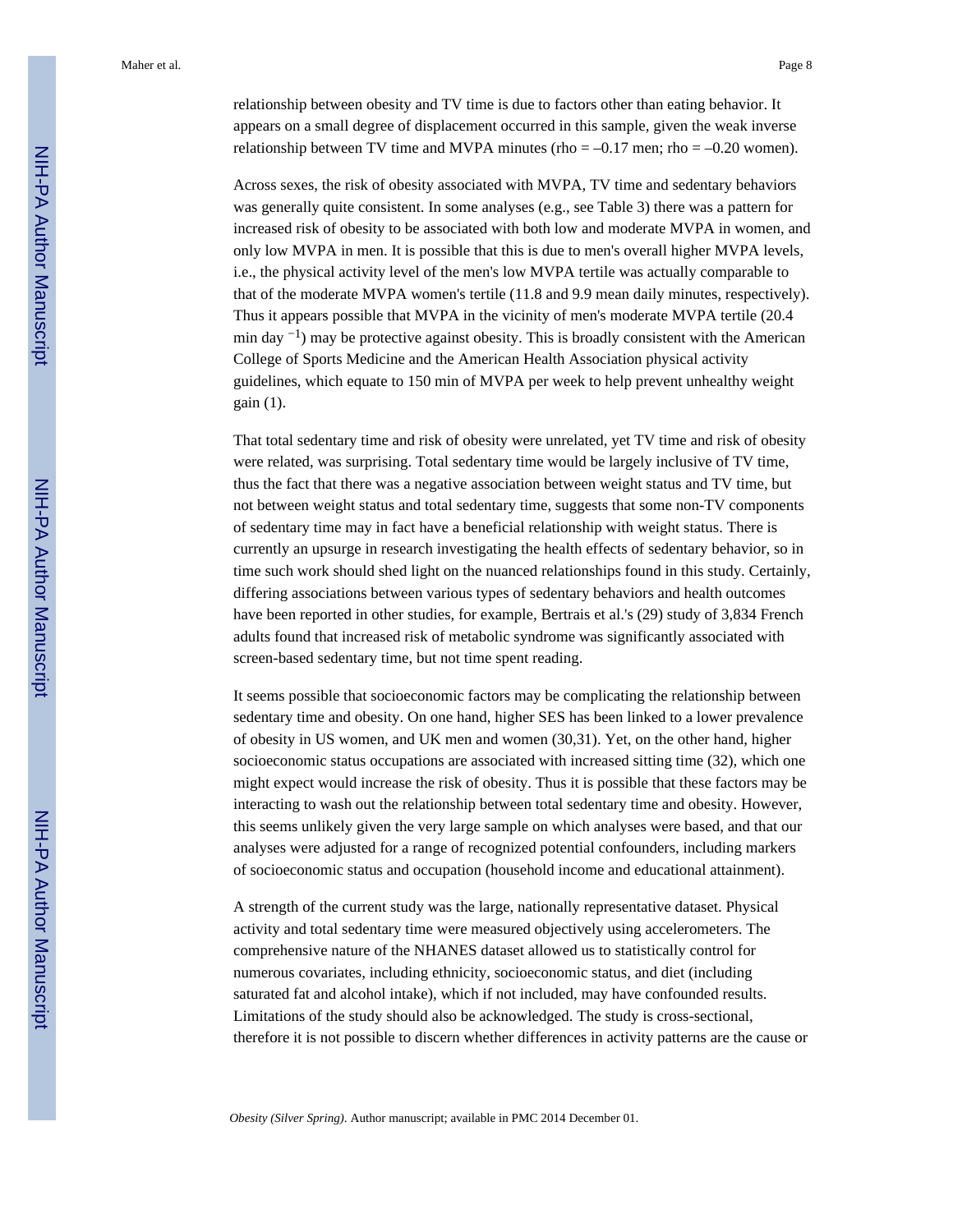the outcome of weight status. In addition, TV time was self-reported, and thus may be susceptible to recall and social desirability bias.

In recent years there has been increased interest in the public health benefit of small changes to behaviors or "nudges" (33). Findings from the current analysis support the idea that relatively modest increases in physical activity might improve BMI status. For example, the difference in mean MVPA time between low and moderate MVPA tertiles in men and women was an average of 6 min day  $^{-1}$ . Yet this small difference in MVPA was associated with markedly lower risk for obesity in the moderate MVPA groups compared with the low MVPA groups. This is consistent with other studies that have shown considerable improvement in weight status and health biomarkers associated with small activity changes, such as taking the stairs rather than the elevator  $(34)$ .

In conclusion, this study extends our understanding of relationships between MVPA, sedentary behavior and obesity in men and women. The results highlight the complex relationships, including independent and interacting relationships, where low MVPA and high TV combined are associated with heightened risk of obesity. While both MVPA and TV time were related to obesity, MVPA emerged as the more significant influence, with relatively small differences in MVPA associated with considerable differences in risks of obesity. Given the inconsistent patterns seen between TV time and total sedentary time and obesity, additional work is needed to better understand these relationships and underlying mechanisms. In the meantime, we recommend that epidemiological and clinical research regarding sedentary behavior should capture both of these measures.O

## **Acknowledgments**

**Funding agencies:** CM is supported by an Australian Research Council Postdoctoral Research Fellowship. CM's visit to Pennington Biomedical Research Center was funded by a University of South Australia Early Career Researcher Travel Grant. AES is funded by an NIH NIDDK National Research Service Award, T32DK064584-06. PTK is funded, in part, by the Louisiana Public Facilities Authority Endowed Chair in Nutrition.

## **References**

- 1. Haskell WL, Lee IM, Pate RR, et al. Physical activity and public health: updated recommendation for adults from the American college of sports medicine and the American heart association. Circulation. 2007; 39:1423–1434.
- 2. Martins C, Morgan L, Truby H. A review of the effects of exercise on appetite regulation: an obesity perspective. Int J Obes. 2008; 32:1337–1347.
- 3. Speakman JR, Selman C. Physical activity and resting metabolic rate. Proc Nutr Soc. 2003; 62:621– 634. [PubMed: 14692598]
- 4. Buckworth J, Nigg C. Physical activity, exercise, and sedentary behavior in college students. J Am Coll Health. 2004; 53:28–34. [PubMed: 15266727]
- 5. Cleland VJ, Schmidt MD, Dwyer T, et al. Television viewing and abdominal obesity in young adults: is the association mediated by food and beverage consumption during viewing time or reduced leisure-time physical activity? Am J Clin Nutr. 2008; 87:1148–1155. [PubMed: 18469233]
- 6. Scully M, Dixon H, Wakefield M. Association between commercial television exposure and fastfood consumption among adults. Public Health Nutr. 2009; 12:105–110. [PubMed: 18339226]
- 7. Proper KI, Singh AS, van Mechelen W, et al. Sedentary behaviors and health outcomes among adults: a systematic review of prospective studies. Am J Prev Med. 2011; 40:174–182. [PubMed: 21238866]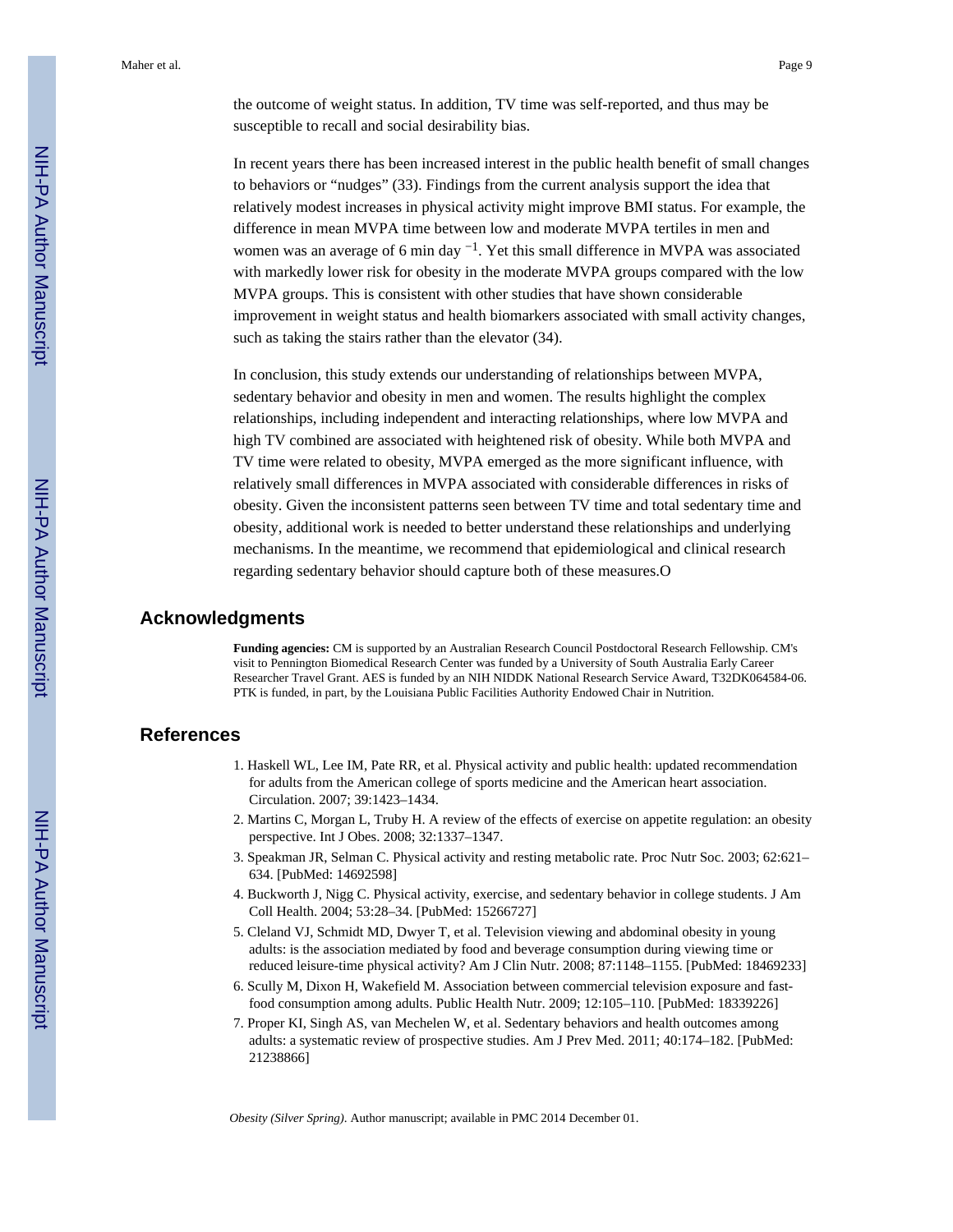- 8. Clark BK, Healy GN, Winkler EA, et al. Relationship of television time with accelerometer-derived sedentary time: NHANES. Med Sci Sports Exerc. 2011; 43:822–828. [PubMed: 20980928]
- 9. Healy GN, Matthews CE, Dunstan DW, et al. Sedentary time and cardio-metabolic biomarkers in US adults: NHANES 2003-06. Eur Heart J. 2011; 32:590–597. [PubMed: 21224291]
- 10. Hamilton MT, Hamilton DG, Zderic TW. Exercise physiology versus inactivity physiology: an essential concept for understanding lipoprotein lipase regulation. Exerc Sport Sci Rev. 2004; 32:161–166. [PubMed: 15604935]
- 11. Katzmarzyk PT, Church TS, Craig CL, et al. Sitting time and mortality from all causes, cardiovascular disease, and cancer. Med Sci Sports Exerc. 2009; 41:998–1005. [PubMed: 19346988]
- 12. Hamilton M, Healy G, Dunstan D, et al. Too little exercise and too much sitting: inactivity physiology and the need for new recommendations on sedentary behavior. Curr Cardiovasc Risk Rep. 2008; 2:292–298. [PubMed: 22905272]
- 13. Hamilton MT, Hamilton DG, Zderic TW. Role of low energy expenditure and sitting in obesity, metabolic syndrome, type 2 diabetes, and cardiovascular disease. Diabetes. 2007; 56:2655–2667. [PubMed: 17827399]
- 14. Ekelund U, Brage S, Besson H, et al. Time spent being sedentary and weight gain in healthy adults: reverse or bidirectional causality? Am J Clin Nutr. 2008; 88:612–617. [PubMed: 18779275]
- 15. Fung TT, Hu FB, Yu J, et al. Leisure-time physical activity, television watching, and plasma biomarkers of obesity and cardiovascular disease risk. Am J Epidemiol. 2000; 152:1171–1178. [PubMed: 11130623]
- 16. Hu FB, Li TY, Colditz GA, et al. Television watching and other sedentary behaviors in relation to risk of obesity and type 2 diabetes mellitus in women. JAMA. 2003; 289:1785–1791. [PubMed: 12684356]
- 17. Martínez-González MA, Martínez JA, Hu FB, et al. Physical inactivity, sedentary lifestyle and obesity in the European Union. Int J Obes Relat Metab Disord. 1999; 23:1192–1201. [PubMed: 10578210]
- 18. Salmon J, Bauman A, Crawford D, et al. The association between television viewing and overweight among Australian adults participating in varying levels of leisure-time physical activity. Int J Obes Relat Metab Disord. 2000; 24:600–606. [PubMed: 10849582]
- 19. Healy GN, Wijndaele K, Dunstan DW, et al. Objectively measured sedentary time, physical activity, and metabolic risk: the Australian diabetes, obesity and lifestyle study (AusDiab). Diabetes Care. 2008; 31:369–371. [PubMed: 18000181]
- 20. Liao Y, Harada K, Shibata A, et al. Joint associations of physical activity and screen time with overweight among Japanese adults. Int J Behav Nutr Phys Activity. 2011; 8:131.
- 21. [12 Sept 2012] Global database on body mass index. Available at: [http://apps.who.int/bmi/](http://apps.who.int/bmi/index.jsp) [index.jsp](http://apps.who.int/bmi/index.jsp) (2012)
- 22. CDC/National Center for Health Statistics. [9th July 2012] Documentation, codebook and frequencies: physical activity monitor NHANES 2005-2006. Available at: [http://www.cdc.gov/](http://www.cdc.gov/nchs/nhanes/nhanes2005-2006/PAXRAW_D.htm) [nchs/nhanes/nhanes2005-2006/PAXRAW\\_D.htm](http://www.cdc.gov/nchs/nhanes/nhanes2005-2006/PAXRAW_D.htm) (2009)
- 23. Troiano RP, Berrigan D, Dodd KW, et al. Physical activity in the United States measured by accelerometer. Med Sci Sports Exerc. 2008; 40:181–188. [PubMed: 18091006]
- 24. Matthews CE, Chen KY, Freedson PS, et al. Amount of time spent in sedentary behaviors in the United States, 2003-2004. Am J Epidemiol. 2008; 167:875–881. [PubMed: 18303006]
- 25. Evenson KR, Mc Ginn AP. Test-retest reliability of adult surveillance measures for physical activity and inactivity. Am J Prev Med. 2005; 28:470–478. [PubMed: 15894151]
- 26. Clark BK, Sugiyama T, Healy GN, et al. Validity and reliability of measures of television viewing time and other non-occupational sedentary behavior of adults: a review. Obes Rev. 2009; 10:7–16. [PubMed: 18631161]
- 27. CDC/National Center for Health Statistics. National Health and Nutrition Examination Survey (NHANES) Anthropometry Procedures Manual. CDC; Atlanta, Georgia: 2007.
- 28. National Institutes of Health (U.S.). North American Association for the Study of Obesity. National Heart L, and Blood Institute. NHLBI Obesity Education Initiative. The practical guide to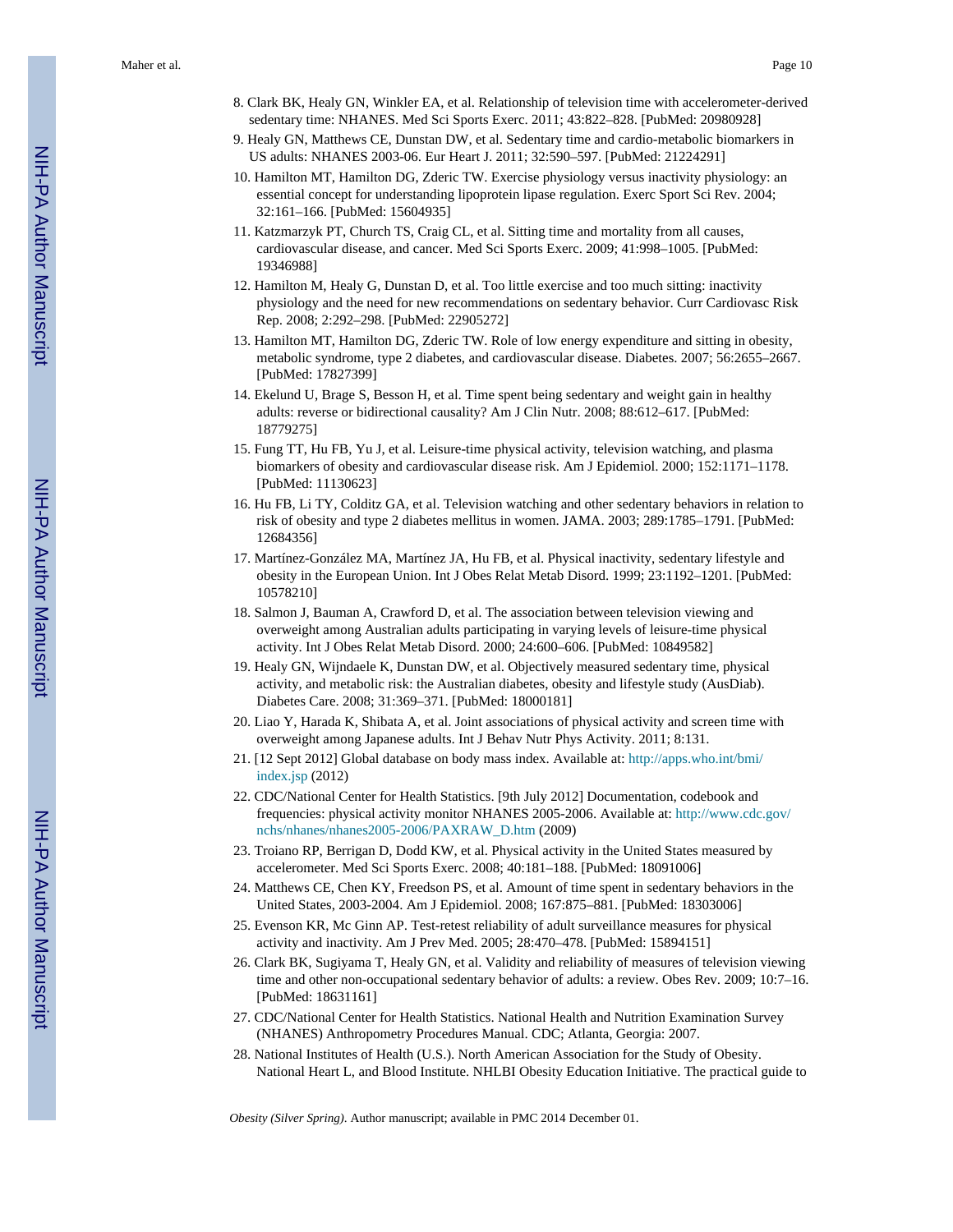identification, evaluation, and treatment of overweight and obesity in adults. National Institutes of Health; National Heart, Lung, and Blood Institute; NHLBI Obesity Education Initiative; North American Association for the Study of Obesity; Bethesda, MD: 2000.

- 29. Bertrais S, Beyeme-Ondoua JP, Czernichow S, et al. Sedentary behaviors, physical activity, and metabolic syndrome in middle-aged French subjects. Obes Res. 2005; 13:936–944. [PubMed: 15919848]
- 30. National Obesity Observatory UK. Adult Obesity and Socioeconomic Status. National Health Service; 2010.
- 31. Ogden, CL.; Lamb, MM.; Carroll, MD., et al. Obesity and socioeconomic status in adults: United States 1988-1994 and 2005-2008. National Center for Health Statistics; Hyattsville, MD: 2010.
- 32. Mummery WK, Schofield GM, Steele R, et al. Occupational sitting time and overweight and obesity in Australian workers. Am J Prev Med. 2005; 29:91–97. [PubMed: 16005804]
- 33. Menard JF. A "nudge" for public health ethics: libertarian paternalism as a framework to ethical analysis of public health intervention? Public Health Ethics. 2010; 3:229–238.
- 34. Meyer P, Kayser B, Kossovsky MP, et al. Stairs instead of elevators at workplace: cardioprotective effects of a pragmatic intervention. Eur J Cardiovasc Prev Rehabil. 2010; 17:569–575. [PubMed: 20299999]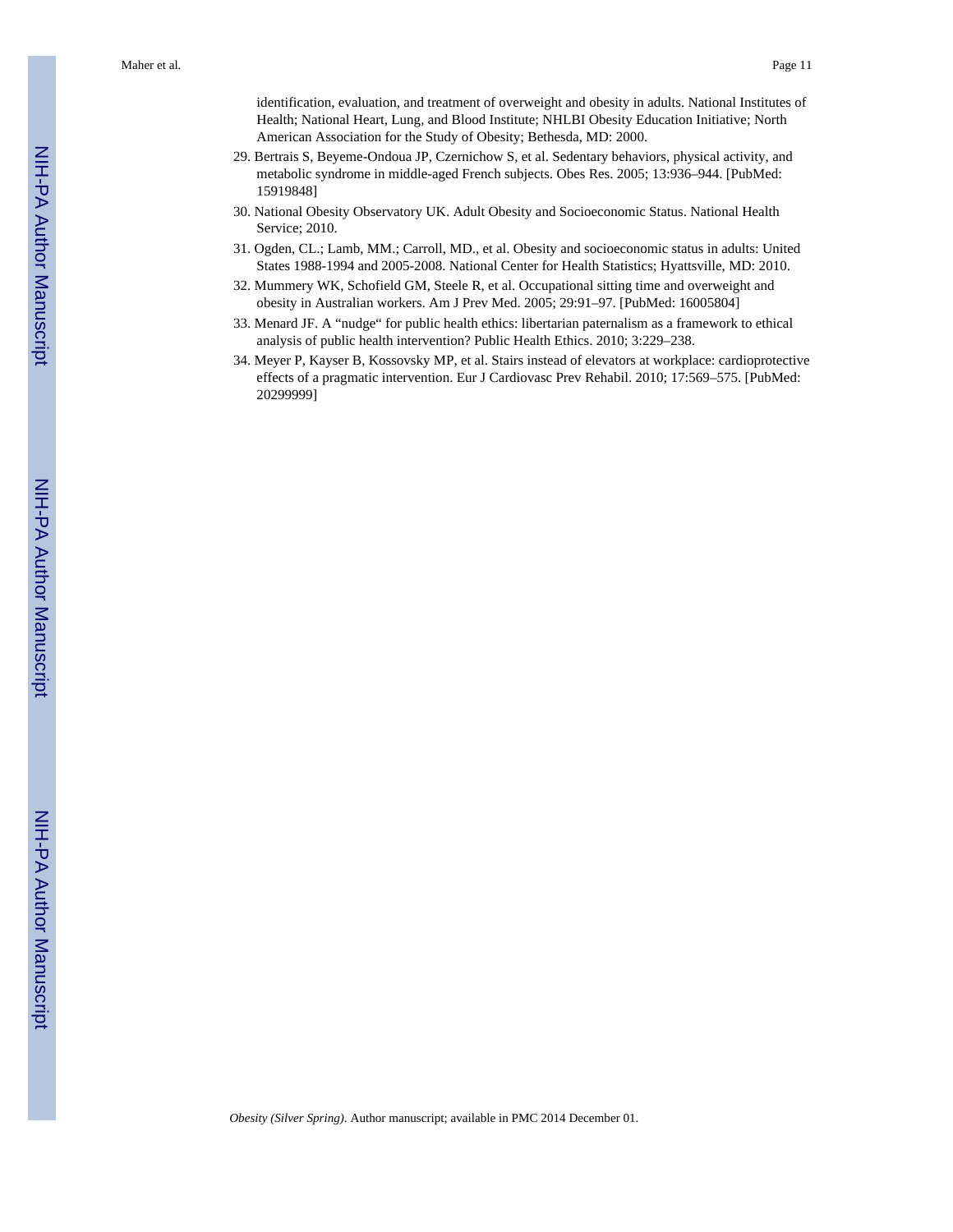Maher et al. Page 12



## **FIGURE 1.**

The odds of being obese among combined MVPA and sedentary behavior categories for men and women. \* denotes significant difference (*P* < 0.05) from reference category (high MVPA low sedentary behavior).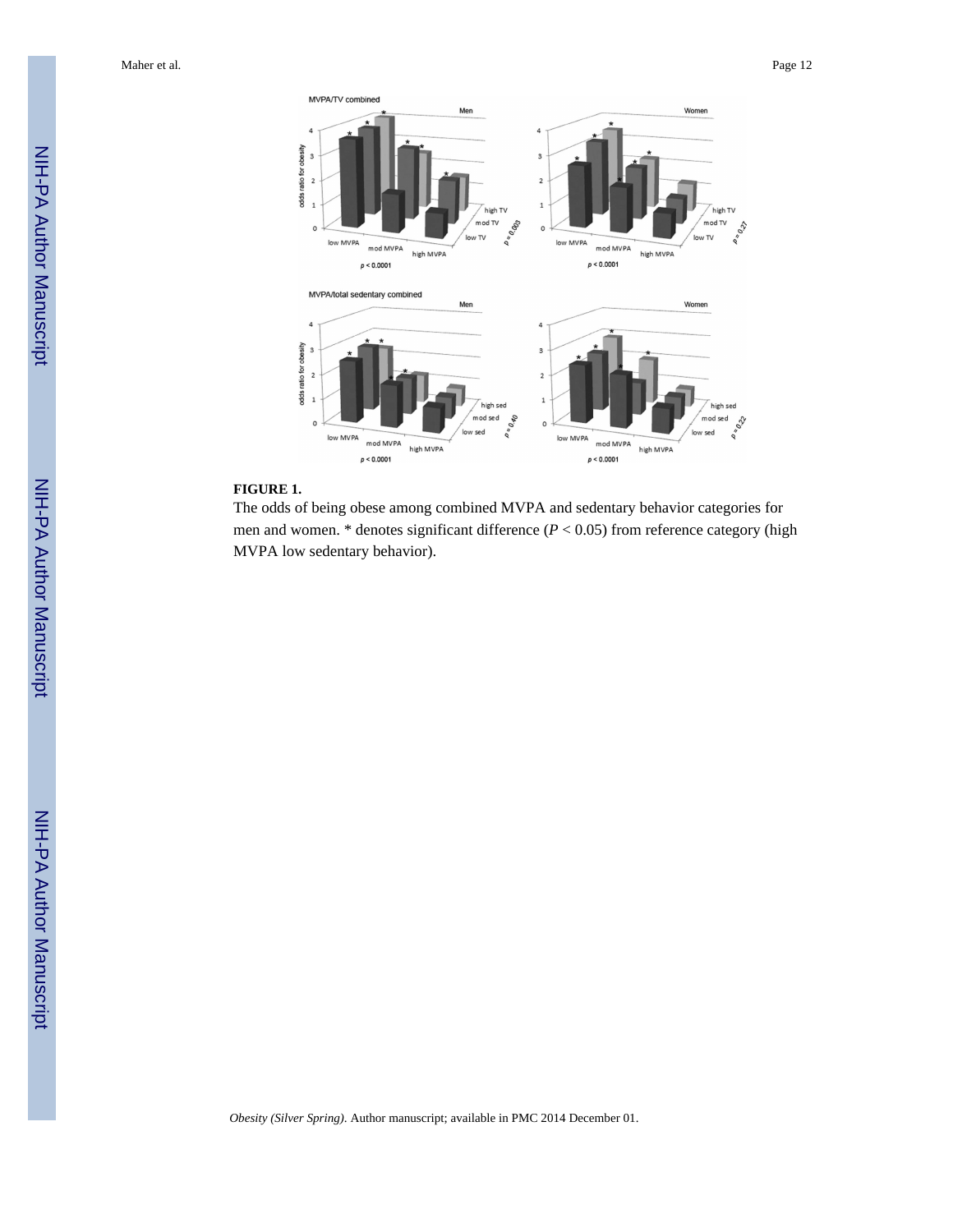Population weighted descriptive characteristics of the NHANES sample used in this study

|                                               |                                                                        | Women $(n = 2,460, 48.4\%)$ | Men $(n = 2,623)$ |
|-----------------------------------------------|------------------------------------------------------------------------|-----------------------------|-------------------|
| Socio-demographic                             |                                                                        |                             |                   |
| Age (%)                                       | $20-39$ years                                                          | 27.9                        | 32.6              |
|                                               | $40-59$ years                                                          | 41.9                        | 42.5              |
|                                               | $60+ years$                                                            | 30.3                        | 24.9              |
| Ethnicity (%)                                 | Mexican American                                                       | 6.4                         | 8.3               |
|                                               | Other Hispanic                                                         | 3.4                         | 2.6               |
|                                               | Non-Hispanic White                                                     | 75.1                        | 75.9              |
|                                               | Non-Hispanic Black                                                     | 9.8                         | 8.6               |
|                                               | Other                                                                  | 5.4                         | 4.6               |
| Educational attainment (%)                    | Less than 9 <sup>th</sup> grade                                        | 5.4                         | 6.8               |
|                                               | 9 <sup>th</sup> -12 <sup>th</sup> grade with no high school<br>diploma | 9.2                         | 9.5               |
|                                               | High school diploma or equivalent                                      | 25.8                        | 24.7              |
|                                               | Some post high school                                                  | 33.3                        | 30.8              |
|                                               | College graduate or higher                                             | 26.2                        | 28.2              |
|                                               | Missing <sup>a</sup>                                                   | 0.02                        | 0.04              |
| Household income (%)                          | \$0 to \$4,999                                                         | 0.8                         | 1.2               |
|                                               | \$5,000 to \$9,999                                                     | 3.4                         | 1.9               |
|                                               | \$10,000 to \$14,999                                                   | 5.6                         | 3.8               |
|                                               | \$15,000 to \$19,999                                                   | 5.4                         | 4.6               |
|                                               | \$20,000 to \$24,999                                                   | 6.7                         | 5.6               |
|                                               | \$25,000 to \$34,999                                                   | 12.3                        | 11.2              |
|                                               | \$35,000 to \$44,999                                                   | 9.9                         | 9.8               |
|                                               | \$45,000 to \$54,999                                                   | 9.8                         | 11.2              |
|                                               | \$55,000 to \$64,999                                                   | 8.2                         | 7.9               |
|                                               | \$65,000 to \$74,999                                                   | 5.9                         | 7.0               |
|                                               | \$75,000 and Over                                                      | 27.3                        | 31.6              |
|                                               | Over \$20,000                                                          | 1.2                         | 1.0               |
|                                               | Under \$20,000                                                         | 0.2                         | 0.2               |
|                                               | <b>Missing</b> <sup>a</sup>                                            | 3.5                         | 2.9               |
| BMI ( $kg/m2$ ) mean $\pm$ SE                 |                                                                        | $28.2 \pm 0.21$             | $28.2 \pm 0.16$   |
| Overweight (%)                                |                                                                        | 30.1                        | 41.1              |
| Obese (%)                                     |                                                                        | 32.2                        | 31.4              |
| <b>Behaviors</b>                              |                                                                        |                             |                   |
| Accelerometer daily MVPA minutes mean ±<br>SE |                                                                        | $16.8 \pm 0.5$              | $29.3 \pm 0.7$    |
| MVPA tertiles minutes mean $\pm$ SE           | Low                                                                    | $6.1\pm0.2$                 | $11.8 \pm 0.3$    |
|                                               | Moderate                                                               | $9.9 \pm 0.4$               | $20.4 \pm 0.7$    |
|                                               | High                                                                   | $34.5 \pm 0.8$              | $55.7 \pm 0.8$    |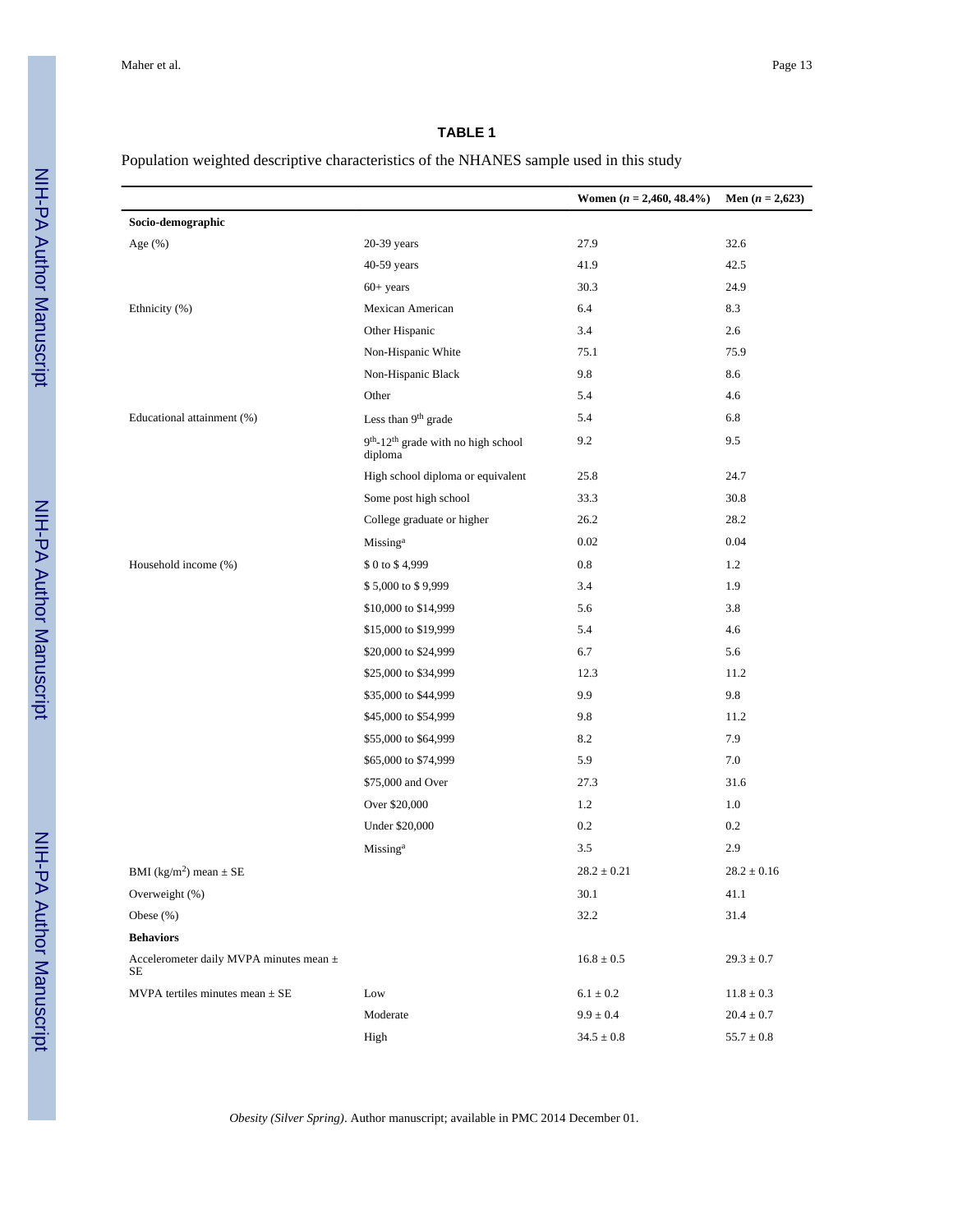Maher et al. Page 14

|                                                               |                      | Women $(n = 2,460, 48.4\%)$ | Men $(n = 2,623)$ |
|---------------------------------------------------------------|----------------------|-----------------------------|-------------------|
| Accelerometer daily sedentary minutes mean<br>$\pm$ SE        |                      | $487.3 \pm 1.8$             | $493.3 \pm 3.3$   |
| Total sedentary time tertiles minutes mean $\pm$<br><b>SE</b> | Low                  | $378.85 \pm 2.6$            | $367.5 \pm 2.3$   |
|                                                               | Moderate             | $485.8 \pm 1.6$             | $491.9 \pm 1.8$   |
|                                                               | High                 | $597.1 \pm 2.7$             | $620.2 \pm 4.0$   |
| Self-reported TV time (%)                                     | Low                  | 35.7                        | 32.4              |
|                                                               | Moderate             | 28.4                        | 28.8              |
|                                                               | High                 | 35.9                        | 38.8              |
| Total energy intake (kcal) mean $\pm$ SE                      |                      | $1783.5 \pm 14.8$           | $2542.3 \pm 18.7$ |
| Saturated fat as % of total energy mean $\pm$ SE              |                      | $11.1 \pm 0.1$              | $11.2 \pm 0.1$    |
| Alcohol intake (%)                                            | None                 | 72.1                        | 57.6              |
|                                                               | Light                | 14.8                        | 23.7              |
|                                                               | Moderate             | 7.0                         | 11.0              |
|                                                               | Heavy                | 6.0                         | 7.6               |
| Smoking status (%)                                            | Non                  | 80.2                        | 67.9              |
|                                                               | Light                | 3.2                         | 6.6               |
|                                                               | Moderate             | 9.9                         | 14.7              |
|                                                               | Heavy                | 4.6                         | 8.5               |
|                                                               | Missing <sup>a</sup> | 2.2                         | 2.2               |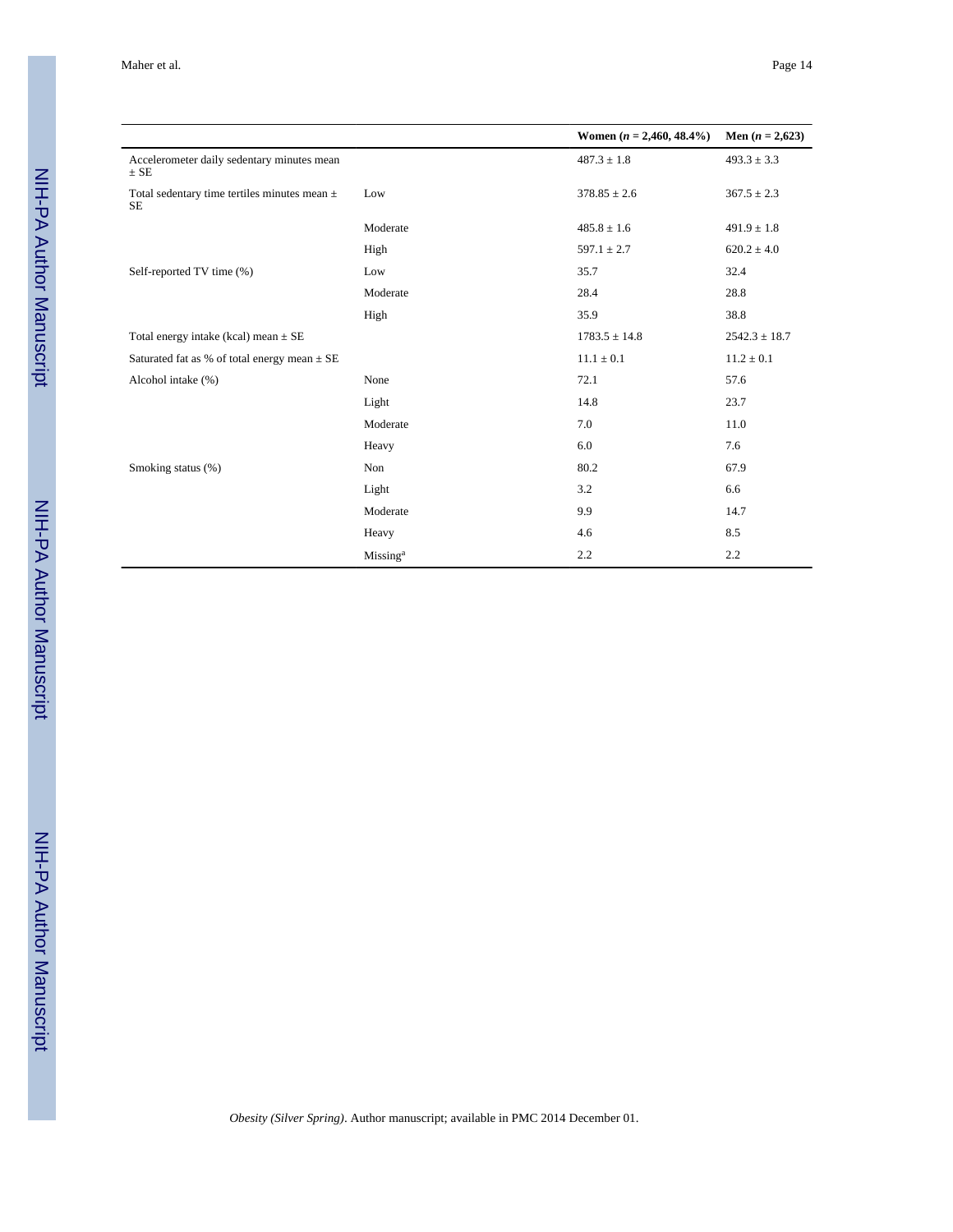Separate associations between MPVA, TV time and total sedentary time and obesity status

|                     |          | Men  |                    | Women            |                   |
|---------------------|----------|------|--------------------|------------------|-------------------|
|                     |          | n    | <b>OR (95% CI)</b> | $\boldsymbol{n}$ | OR (95% CI)       |
| <b>MVPA</b> minutes | High     | 790  | 1.0 (reference)    | 730              | 1.0 (reference)   |
|                     | Moderate | 997  | $1.62(1.19-2.22)$  | 930              | $1.94(1.50-2.52)$ |
|                     | Low      | 836  | $2.69(2.04-3.56)$  | 800              | $2.84(2.16-3.73)$ |
| TV minutes          | Low      | 780  | 1.0 (reference)    | 777              | 1.0 (reference)   |
|                     | Moderate | 713  | $1.56(1.21-2.02)$  | 682              | $1.22(0.89-1.67)$ |
|                     | High     | 1130 | $1.51(1.23-1.86)$  | 1001             | $1.37(1.07-1.76)$ |
| Sed minutes         | Low      | 907  | 1.0 (reference)    | 859              | 1.0 (reference)   |
|                     | Moderate | 879  | $1.18(0.88-1.59)$  | 794              | $1.00(0.78-1.27)$ |
|                     | High     | 837  | $1.21(0.89-1.63)$  | 807              | $1.33(0.98-1.81)$ |

OR = Odds ratio.

Covariates (included in all models): ethnicity, education, household income, total energy intake, saturated fat as percentage of total energy, alcohol intake, smoking status, accelerometer wear time (MVPA and Sedentary time models only) and age (TV time model only).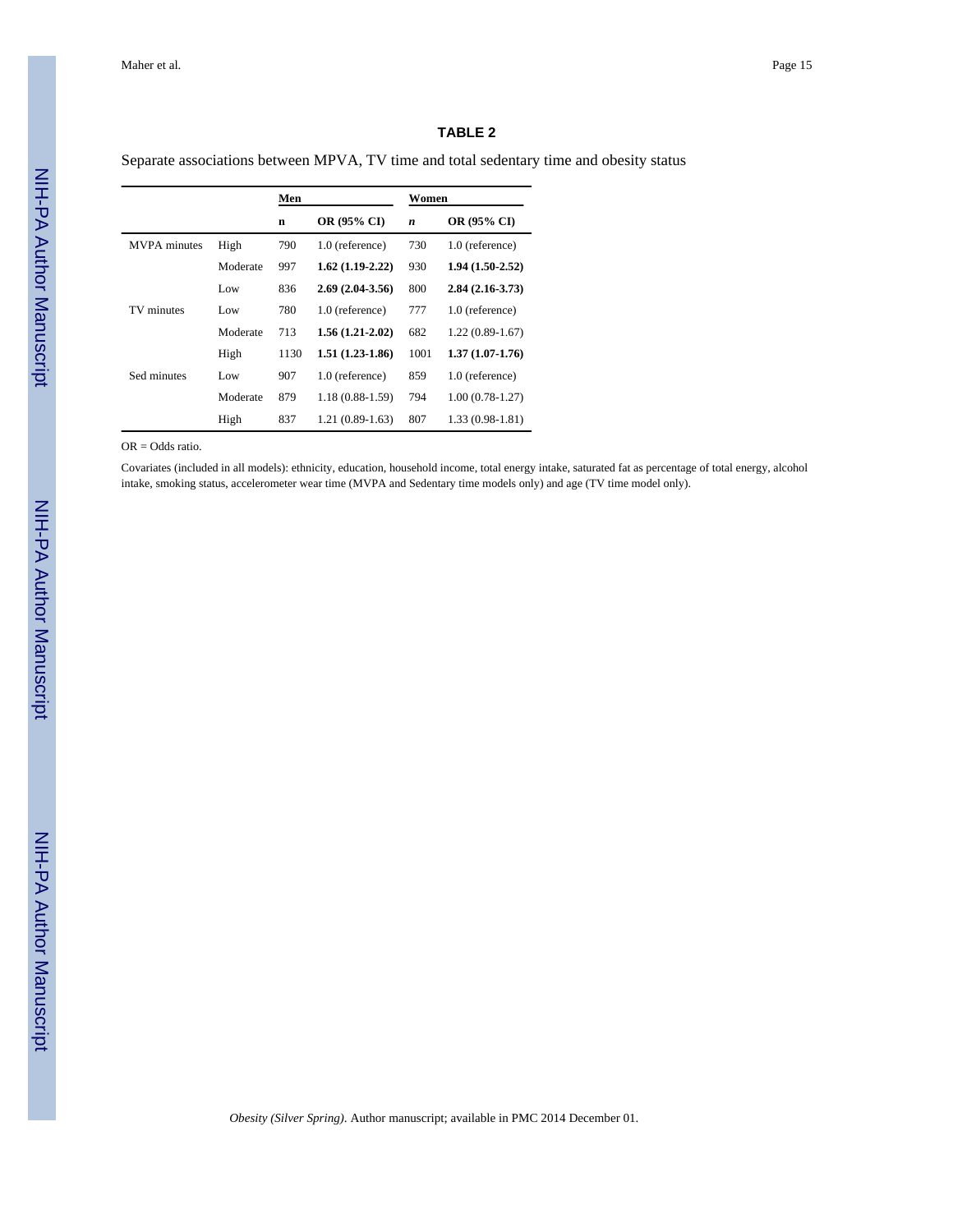## Stratified associations between MVPA and TV time and obesity

|             |          | OR (95% CI)       |                     |          |             | OR (95% CI)       |                   |
|-------------|----------|-------------------|---------------------|----------|-------------|-------------------|-------------------|
| <b>MVPA</b> | TV       | Men               | Women               | TV       | <b>MVPA</b> | Men               | Women             |
| High        | Low      | 1.0 (reference)   | 1.0 (reference)     | High     | High        | $1.0$ (reference) | 1.0 (reference)   |
|             | Moderate | $1.71(1.16-2.53)$ | $1.04(0.65-1.66)$   |          | Moderate    | $1.59(0.97-2.60)$ | $1.80(1.20-2.69)$ |
|             | High     | $1.53(0.90-2.60)$ | $1.20(0.72 - 2.01)$ |          | Low         | $2.62(1.65-4.16)$ | $2.85(1.69-4.80)$ |
| Moderate    | Low      | 1.0 (reference)   | 1.0 (reference)     | Moderate | High        | 1.0 (reference)   | $1.0$ (reference) |
|             | Moderate | $2.12(1.14-3.95)$ | $1.32(0.82 - 2.13)$ |          | Moderate    | $1.73(0.96-3.13)$ | $2.47(1.47-4.16)$ |
|             | High     | $1.73(1.23-2.43)$ | $1.31(0.92 - 1.87)$ |          | Low         | $2.19(1.35-3.55)$ | $3.67(1.98-6.82)$ |
| Low         | Low      | 1.0 (reference)   | 1.0 (reference)     | Low      | High        | $1.0$ (reference) | $1.0$ (reference) |
|             | Moderate | $1.12(0.73-1.71)$ | $1.30(0.74-2.29)$   |          | Moderate    | $1.56(0.96-2.56)$ | $1.86(1.28-2.71)$ |
|             | High     | $1.11(0.78-1.60)$ | $1.31(0.89-1.93)$   |          | Low         | $3.36(2.13-5.32)$ | $2.48(1.86-3.31)$ |

OR = Odds ratio.

Covariates: accelerometer wear time, age, ethnicity, education, household income, total energy intake, saturated fat as percentage of total energy, alcohol intake and smoking status.